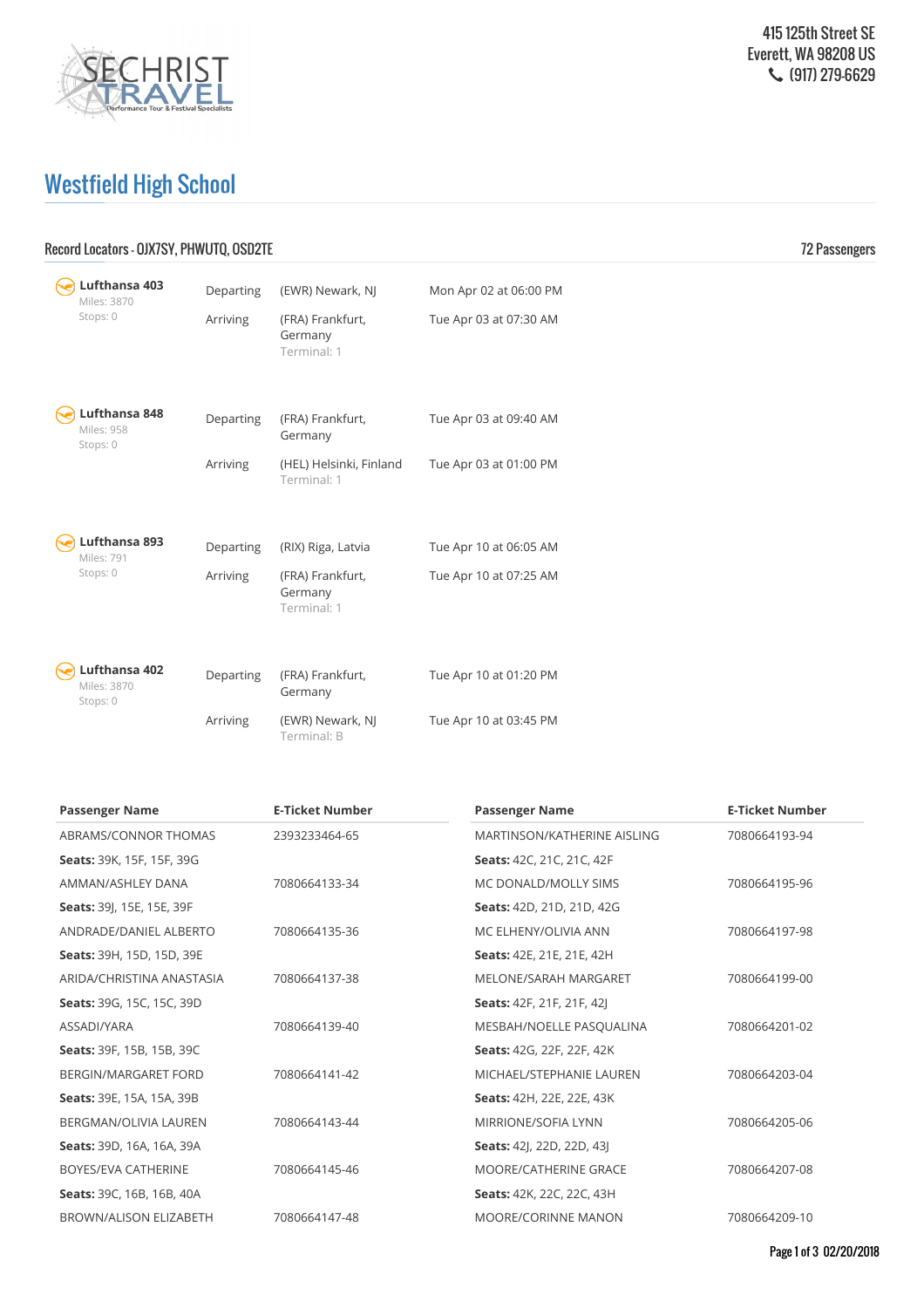| <b>Passenger Name</b>            | <b>E-Ticket Number</b>    | <b>Passenger Name</b>            | <b>E-Ticket Number</b> |
|----------------------------------|---------------------------|----------------------------------|------------------------|
| Seats: 39B, 16C, 16C, 40B        |                           | <b>Seats:</b> 43K, 22B, 22B, 43G |                        |
| BRZOZOWSKI/ANNE                  | 7081059568-69,7081059574- | MORA II/VINCENT ANGELO           | 7080664211-12          |
|                                  | 75                        | <b>Seats: 43, 22A, 22A, 43F</b>  |                        |
| Seats: 34A, 26E, 26F, 34A        |                           | NISITA/LYDIA                     | 7080664213-14          |
| BRZOZOWSKI/EMMAJEAN              |                           | <b>Seats: 43H, 23A, 23A, 43E</b> |                        |
| BRZOZOWSKI/JOHN GAREY            | 7081059570-71             | <b>OHLIG/HENRY CHARLES</b>       | 7080664215-16          |
| Seats: 34B, 26D, 26E, 34B        |                           | <b>Seats: 43G, 23B, 23B, 43D</b> |                        |
| BRZOZOWSKI/JOHN JOSEPH           | 7081059572-73             | PALLES/PAULA NELLY               | 7080664217-18          |
| Seats: 34C, 26F, 26D, 34C        |                           | Seats: 43F, 23C, 23C, 43C        |                        |
| BUTERA/ANTHONY                   | 7080664149-50             | PERCIVAL/ALEXANDRA MARIE         | 7080664219-20          |
| Seats: 39A, 16D, 16D, 40C        |                           | <b>Seats: 43E, 23D, 23D, 43B</b> |                        |
| CHINN/HELEN BERNADETTE           | 7080664151-52             | PINK/KATHERINE RUTH              | 7080664221-22          |
| Seats: 40A, 16E, 16E, 40D        |                           | <b>Seats: 43D, 23E, 23E, 43A</b> |                        |
| COLLUM/WILLIAM JAMES             | 7080664153-54             | PIZZI/GIANNI P                   | 7080664223-24          |
| <b>Seats:</b> 40B, 16F, 16F, 40E |                           | <b>Seats: 43C, 23F, 23F, 44A</b> |                        |
| CONNOLLY/ABIGAIL CATHERINE       | 7080664155-56             | PLAYER/NICOLE CHRISTINE          | 7080664225-26          |
| <b>Seats: 40C, 18F, 18F, 40F</b> |                           | <b>Seats: 43B, 27F, 27F, 44B</b> |                        |
| <b>CRANDALL/EVE MARY</b>         | 7080664157-58             | PLOTKIN/NOAH M                   | 7080664227-28          |
| <b>Seats: 40D, 18E, 18E, 40G</b> |                           | <b>Seats: 43A, 27E, 27E, 44C</b> |                        |
| <b>CYPRESS/DEXTER DILLON</b>     | 7080664159-60             | RIOS/BRIANNA J                   | 7080664229-30          |
| <b>Seats:</b> 40E, 18D, 18D, 40H |                           | Seats: 44A, 27D, 27D, 44D        |                        |
| FOUNTAINJARDIM/CHARLOTTE FEY     | 7080664161-62             | RITTER/LUCILLE AUGUSTA           | 7080664231-32          |
| <b>Seats:</b> 40F, 18C, 18C, 40J |                           | <b>Seats: 44B, 27C, 27C, 44E</b> |                        |
| FRANCIS/MAUREEN                  | 7080664163-64             | ROTHENBERG/ABBY CATHERINE        | 7080664233-34          |
| <b>Seats: 40G, 18B, 18B, 40K</b> |                           | <b>Seats: 44C, 27B, 27B, 44F</b> |                        |
| FREEMAN/BRICE ANTHONY            | 7080664165-66             | SABER/ANNA KATHERINE             | 7080664235-36          |
| <b>Seats:</b> 40H, 18A, 18A, 41K |                           | Seats: 44D, 27A, 27A, 44G        |                        |
| GALLEGOCARVAJAL/MICHAEL          | 7080664167-68             | SABER/SARA ELIZABETH             | 7080664237-38          |
| CAMILO                           |                           | <b>Seats: 44E, 28A, 28A, 44H</b> |                        |
| <b>Seats:</b> 40J, 19A, 19A, 41J |                           | SALVATO/JULIA CATHERINE          | 7080664239-40          |
| GARNHART/LINDSEY NEIBERT         | 7080664169-70             | Seats: 44F, 28B, 28B, 44J        |                        |
| <b>Seats:</b> 40K, 19B, 19B, 41H |                           | SCANLAN/MICHAEL LUKE             | 7080664241-42          |
| <b>GEARY/CHARLOTTE ROSE</b>      | 7080664171-72             | <b>Seats: 44G, 28C, 28C, 44K</b> |                        |
| <b>Seats:</b> 41K, 19C, 19C, 41G |                           | SHAKAL/EMMA CATHERINE            | 7080664243-44          |
| GEYER/ROBERT BRENT               | 7080664173-74             | <b>Seats: 44H, 28D, 28D, 45J</b> |                        |
| Seats: 41 , 19D, 19D, 41F        |                           | SICA/ALEXANDRA GRACE             | 7080664245-46          |
| <b>GRUTERS/EVAN ROBERT</b>       | 2393233466-67             | <b>Seats: 44, 28E, 28E, 45H</b>  |                        |
| Seats: 41H, 19E, 19E, 41E        |                           | SINGER/JULIA                     | 7080664247-48          |
| HAMMOND/ALANA MICHELLE           | 7080664175-76             | <b>Seats:</b> 44K, 28F, 28F, 45G |                        |
| Seats: 41G, 19F, 19F, 41D        |                           | SINGER/LAUREN HALEY              | 7080664249-50          |
| HOERLE/DANIEL MICHAEL            | 7080664177-78             | <b>Seats: 45</b> , 29E, 29F, 45F |                        |
| Seats: 41F, 20F, 20F, 41C        |                           | SIROTY/MATTHEW BRADEN            | 7080664251-52          |
| JEFFERY/CLARE ELIZABETH          | 7080664179-80             | Seats: 45H, 29D, 29E, 45E        |                        |
| <b>Seats:</b> 41E, 20E, 20E, 41B |                           | SLEVIN/COLM DANIEL               | 7081059553-54          |
| KRAEMER/KYLINN ANN               | 7080664181-82             | <b>Seats: 45G, 29C, 29D, 45D</b> |                        |
| Seats: 41D, 20D, 20D, 41A        |                           | STAVITSKI/CAROL LUBAS            | 7081059555-56          |
| LAFEMINA/ABIGAIL ELIZABETH       | 7080664183-84             | <b>Seats: 45F, 29B, 29C, 45C</b> |                        |
| Seats: 41C, 20C, 20C, 42A        |                           | STEWART/SAVANNAH LEIGH           | 7081059557-58          |
| LANTIS/MAUREEN ANN               | 7080664185-86             | <b>Seats: 45E, 29A, 29B, 45B</b> |                        |
| Seats: 41B, 20B, 20B, 42B        |                           | SURKS/WILLIAM JOSEPH             | 7081059559-60          |